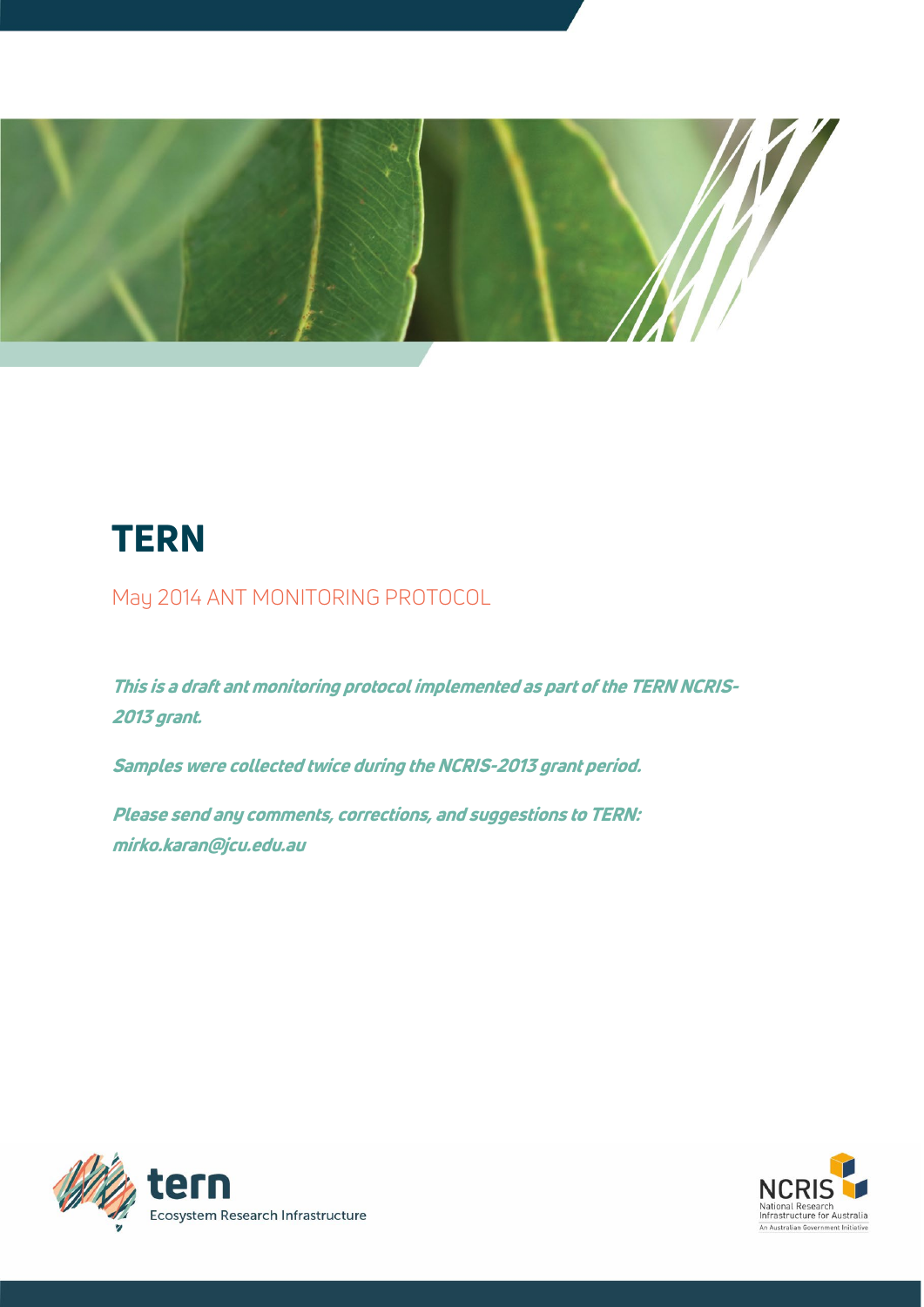## Rationale

Ants are Australia's dominant faunal group in terms of biomass and energy flow. They occupy all trophic levels, act as ecosystem engineers, feature in many mutualistic interactions with plants, and are a key food resource for many vertebrates.

Ants are also Australia's best studied insect group in terms of biogeography and community dynamics. They are the most widely used invertebrate bioindicators in environmental assessment and monitoring. Ants are a focal faunal taxon for the plot transects surveyed by TERN.

### Ant Sampling Procedure

Ants are readily sampled for monitoring purposes using pitfall traps. Pitfall traps are especially effective in open habitats, where the great majority of ant species are trappable. Pitfall traps capture less of the fauna in tropical rainforests (which support a high diversity of specialist arboreal taxa) but have still proven effective for environmental assessment and monitoring in these habitats. Pitfall traps have been used to sample ants at thousands of sites from throughout Australia over the past 30 years.

Pitfall traps are standard 4 cm plastic medical specimen containers with ethylene glycol or propylene glycol (to a depth of 1 cm) placed in the bottom to preserve the samples.

Twenty pitfall traps are placed in a standard grid (4 x 5) with 10 m spacings within the core 1 ha in permanent positions marked with PVC tubes (or inverted traps). If the position on the grid is occupied by a tree or rock, then the trap is placed adjacent to it.

Trapping is conducted over 3 days with traps sealed with screw cap at the end of the period. Remove any dirt, plant material or other debris. Contaminating material can stain the ants if left with them for extended periods. It is especially important that the tubes be stored in the dark as light will cause colours to fade and the cuticle or integument will deteriorate over time, greatly reducing the usefulness of the material for taxonomic studies and making identifications difficult or impossible.

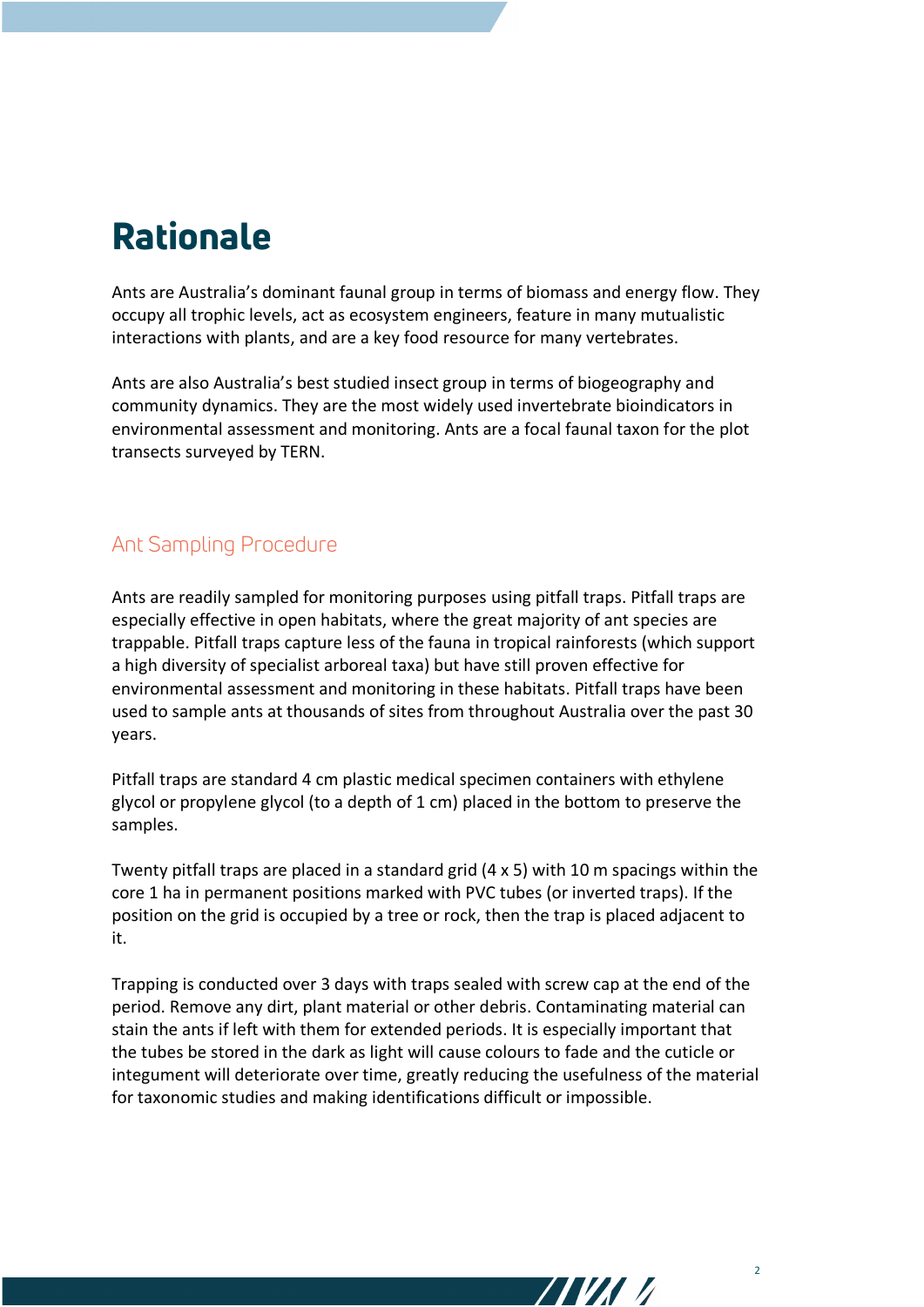Ensure traps are buried with lips completely flush with the soil surface. Light rain does not interfere with trapping, however heavy rain may wash out traps through surface flow. If this happens it is best to repeat the sampling.



Sampling is conducted twice each year, in March/April and October/November.

**Example of ant trap layout.** The 4 x 5 grid (10 m spacing) can be located anywhere within the core 1ha.

#### **Labelling of Trap Jars**

SuperSite name or code: eg."Calperum Mallee SuperSite" or "CLPM" Plot location: e.g., core 1ha Trap Jar Location: a number or coordinate that relates to the position of the jar. eg A1, A2, A3 etc. Make sure the location and description of the layout is in the metatdata record.

Dates of Trapping: Date range that traps were deployed YYYYMMDD-YYYYMMDD eg 20141119-20141121

Name of Collector: for QA/QC